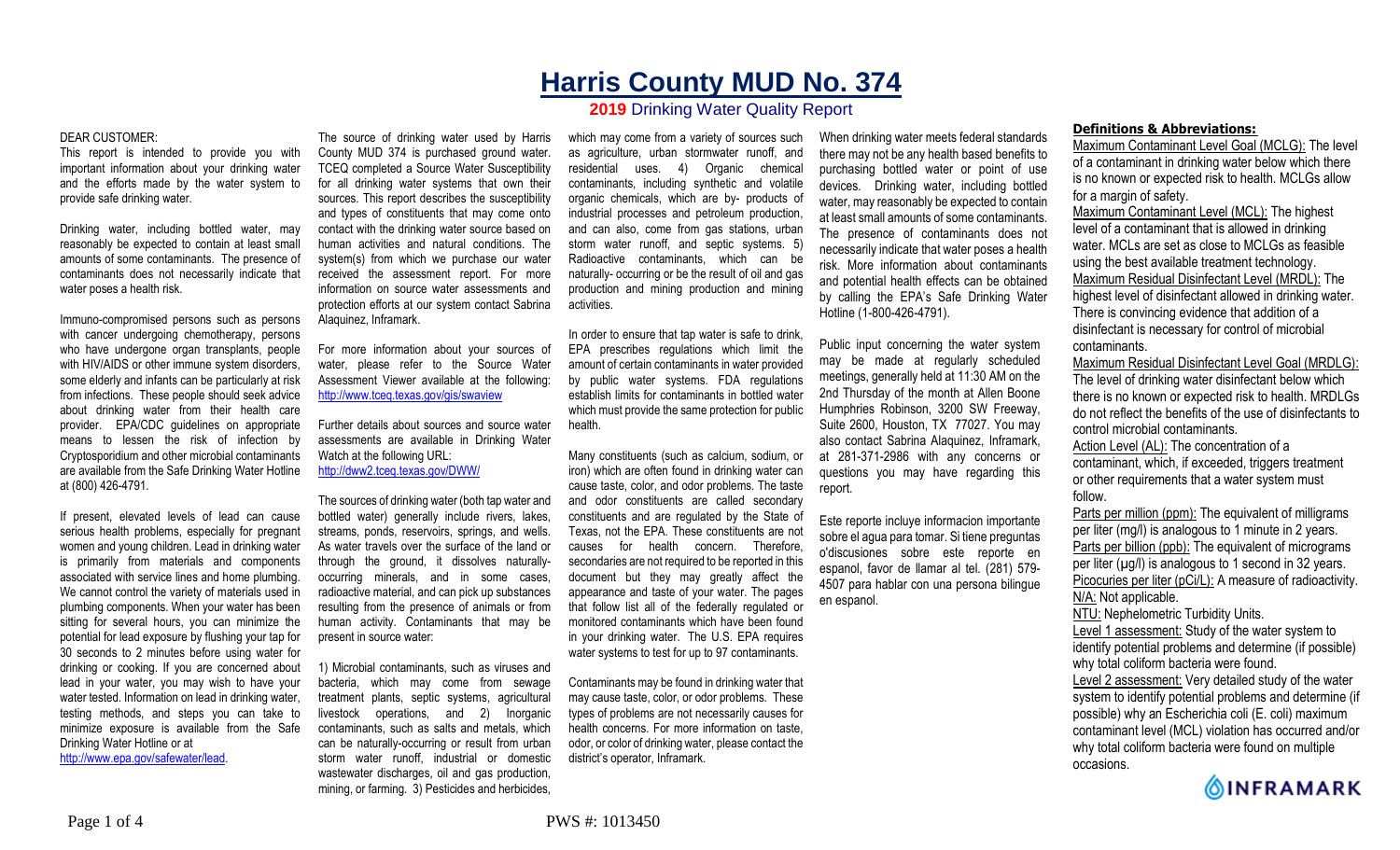| Substance                                                    | Unit<br><b>of</b><br><b>Measure</b> | Year | <b>MCL</b>                         | Average<br>Level<br><b>Detected</b> | Minimum - Maximum<br>Level<br><b>Detected</b>            | <b>MCLG</b>  | In.<br>Compliance   | <b>Typical Sources</b>                                                                                     |
|--------------------------------------------------------------|-------------------------------------|------|------------------------------------|-------------------------------------|----------------------------------------------------------|--------------|---------------------|------------------------------------------------------------------------------------------------------------|
| <b>Inorganic Contaminants (Regulated at the Water Plant)</b> |                                     |      |                                    |                                     |                                                          |              |                     |                                                                                                            |
| Nitrate                                                      | ppm                                 | 2019 | 10                                 | 0.26                                | $0.26 - 0.26$                                            | 10           | <b>Yes</b>          | Runoff from fertilizer use; leaching from septic tanks, sewage; erosion of natural deposits.               |
| <b>Disinfectant Byproducts</b>                               |                                     |      |                                    |                                     |                                                          |              |                     |                                                                                                            |
| Haloacetic Acids (HAA5)                                      | ppb                                 | 2019 | 60                                 | 30.35                               | 27.7 - 33                                                | $\mathbf 0$  | <b>Yes</b>          | By-product of drinking water disinfection.                                                                 |
| <b>Total Trihalomethanes</b>                                 | ppb                                 | 2019 | 80                                 | 24.5                                | $23.8 - 25.2$                                            | $\mathbf 0$  | <b>Yes</b>          | By-product of drinking water disinfection.                                                                 |
| <b>Substance</b>                                             | Unit<br><b>of</b><br><b>Measure</b> | Year | <b>MRDL</b>                        | Average<br>Level<br><b>Detected</b> | Minimum - Maximum<br>Level<br><b>Detected</b>            | <b>MRDLG</b> | $\ln$<br>Compliance | <b>Typical Sources</b>                                                                                     |
| <b>Maximum Residual Disinfectant Level</b>                   |                                     |      |                                    |                                     |                                                          |              |                     |                                                                                                            |
| <b>Chlorine Residual</b>                                     | ppm                                 | 2019 | 4.0                                | 3.01                                | $2.83 - 3.25$                                            | 4.0          | Yes                 | Water additive used to control microbes.                                                                   |
| <b>Substance</b>                                             | Unit<br>οf<br><b>Measure</b>        | Year | 90th<br><b>Percentile</b><br>Value | <b>EPA</b><br>Action<br>Level       | Number of<br><b>Results above</b><br><b>Action Level</b> | <b>MCLG</b>  | In<br>Compliance    | <b>Typical Sources</b>                                                                                     |
| <b>Lead and Copper (Regulated at Customers Tap)</b>          |                                     |      |                                    |                                     |                                                          |              |                     |                                                                                                            |
| Lead                                                         | ppb                                 | 2017 | $\mathbf{2}$                       | 15                                  | $\mathbf 0$                                              | 0            | <b>Yes</b>          | Corrosion of household plumbing systems; erosion of natural deposits.                                      |
| Copper                                                       | ppm                                 | 2017 | 0.05                               | 1.3                                 | 0                                                        | 1.3          | <b>Yes</b>          | Corrosion of household plumbing systems, erosion of natural deposits; leaching from wood<br>preservatives. |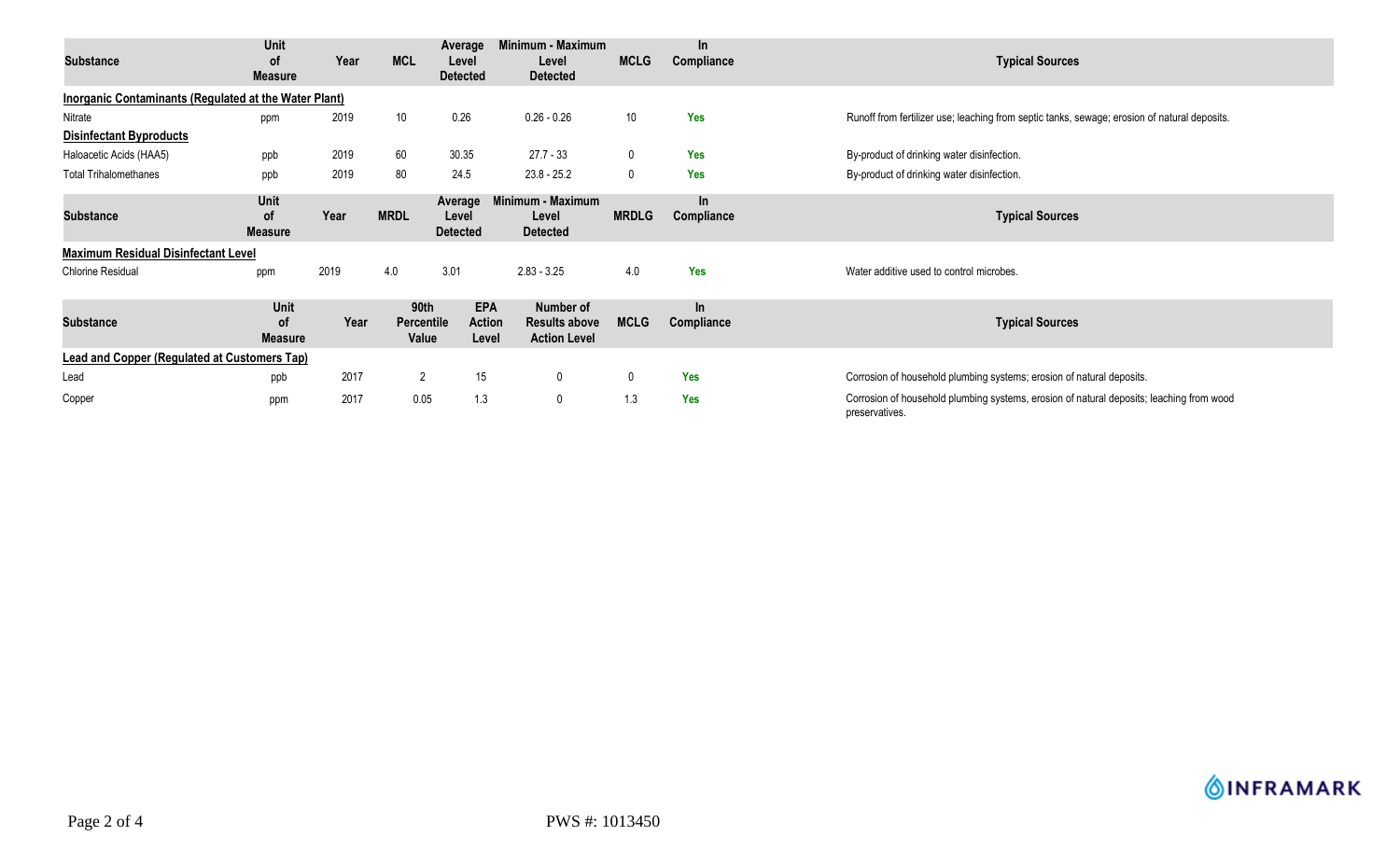#### **Our Water Supply System Received Water From Harris County MUD No. 371 Water Quality Results are Listed Below**

| <b>Substance</b>                                                                  | Unit<br>οf<br><b>Measure</b>        | Year | <b>MCL</b>     | Average<br>Level<br><b>Detected</b> | Minimum - Maximum<br>Level<br><b>Detected</b> | <b>MCLG</b>    | $\ln$<br>Compliance | <b>Typical Sources</b>                                                                                                                                                                                                         |
|-----------------------------------------------------------------------------------|-------------------------------------|------|----------------|-------------------------------------|-----------------------------------------------|----------------|---------------------|--------------------------------------------------------------------------------------------------------------------------------------------------------------------------------------------------------------------------------|
| Radioactive Contaminants (Regulated at the Water Plant)                           |                                     |      |                |                                     |                                               |                |                     |                                                                                                                                                                                                                                |
| Gross Beta                                                                        | pCi/L                               | 2018 | 50             | 4.6                                 | $4.6 - 4.6$                                   | 0              | <b>Yes</b>          | Decay of natural and man-made deposits.                                                                                                                                                                                        |
| <b>Combined Radium</b>                                                            | pCi/L                               | 2018 | $\overline{5}$ | 1.5                                 | $1.5 - 1.5$                                   | $\mathbf 0$    | Yes                 | Erosion of natural deposits.                                                                                                                                                                                                   |
| <b>Synthetic Organic Contaminants Including Pesticides and Herbicides</b>         |                                     |      |                |                                     |                                               |                |                     |                                                                                                                                                                                                                                |
| Atrazine                                                                          | ppb                                 | 2019 | 3              | 0.17                                | $0.17 - 0.17$                                 | 3              | Yes                 | Runoff from herbicide used on row crops.                                                                                                                                                                                       |
| <b>Unregulated Contaminants</b>                                                   |                                     |      |                |                                     |                                               |                |                     |                                                                                                                                                                                                                                |
| Bromodichloromethane                                                              | ppb                                 | 2019 | N/A            | 7.3                                 | $7.3 - 7.3$                                   | N/A            | Yes                 | By-product of drinking water disinfection.                                                                                                                                                                                     |
| Dibromochloromethane                                                              | ppb                                 | 2019 | N/A            | 2.5                                 | $2.5 - 2.5$                                   | N/A            | <b>Yes</b>          | By-product of drinking water disinfection.                                                                                                                                                                                     |
| Chloroform                                                                        | ppb                                 | 2019 | N/A            | 15                                  | $15 - 15$                                     | N/A            | Yes                 | By-product of drinking water disinfection.                                                                                                                                                                                     |
| regulation is warranted.<br>Inorganic Contaminants (Regulated at the Water Plant) |                                     |      |                |                                     |                                               |                |                     | Unregulated contaminants are those for which EPA has not established drinking water standards. The purpose of unregulated contaminant monitoring is to assist EPA in determining the occurrence of unregulated contaminants in |
| Nitrate                                                                           | ppm                                 | 2019 | 10             | 0.25                                | $0.25 - 0.25$                                 | 10             | Yes                 | Runoff from fertilizer use; leaching from septic tanks, sewage; erosion of natural deposits.                                                                                                                                   |
| Fluoride                                                                          | ppm                                 | 2018 | 4              | 0.51                                | $0.51 - 0.51$                                 | 4              | <b>Yes</b>          | Erosion of natural deposits; water additive which promotes strong teeth; discharge from fertilizer and<br>aluminum factories.                                                                                                  |
| Cyanide                                                                           | ppb                                 | 2017 | 200            | 120                                 | 120 - 120                                     | 200            | Yes                 | Discharge from plastic and fertilizer factories; discharge from steel/metal factories.                                                                                                                                         |
| Barium                                                                            | ppm                                 | 2018 | $\overline{2}$ | 0.06                                | $0.06 - 0.06$                                 | $\overline{2}$ | Yes                 | Discharge of drilling wastes; discharge from metal refineries; erosion of natural deposits.                                                                                                                                    |
| <b>Disinfectant Byproducts</b>                                                    |                                     |      |                |                                     |                                               |                |                     |                                                                                                                                                                                                                                |
| Haloacetic Acids (HAA5)                                                           | ppb                                 | 2019 | 60             | 32.2                                | $32.2 - 32.2$                                 | 0              | Yes                 | By-product of drinking water disinfection.                                                                                                                                                                                     |
| <b>Total Trihalomethanes</b>                                                      | ppb                                 | 2019 | 80             | 38.1                                | $38.1 - 38.1$                                 | $\mathbf{0}$   | Yes                 | By-product of drinking water disinfection.                                                                                                                                                                                     |
| <b>Substance</b>                                                                  | Unit<br><b>of</b><br><b>Measure</b> | Year | <b>MRDL</b>    | Average<br>Level<br><b>Detected</b> | Minimum - Maximum<br>Level<br><b>Detected</b> | <b>MRDLG</b>   | $\ln$<br>Compliance | <b>Typical Sources</b>                                                                                                                                                                                                         |
| <b>Maximum Residual Disinfectant Level</b>                                        |                                     |      |                |                                     |                                               |                |                     |                                                                                                                                                                                                                                |
| <b>Chlorine Residual</b>                                                          | ppm                                 | 2019 | 4.0            | 3.26                                | $3.1 - 3.48$                                  | 4.0            | Yes                 | Water additive used to control microbes.                                                                                                                                                                                       |